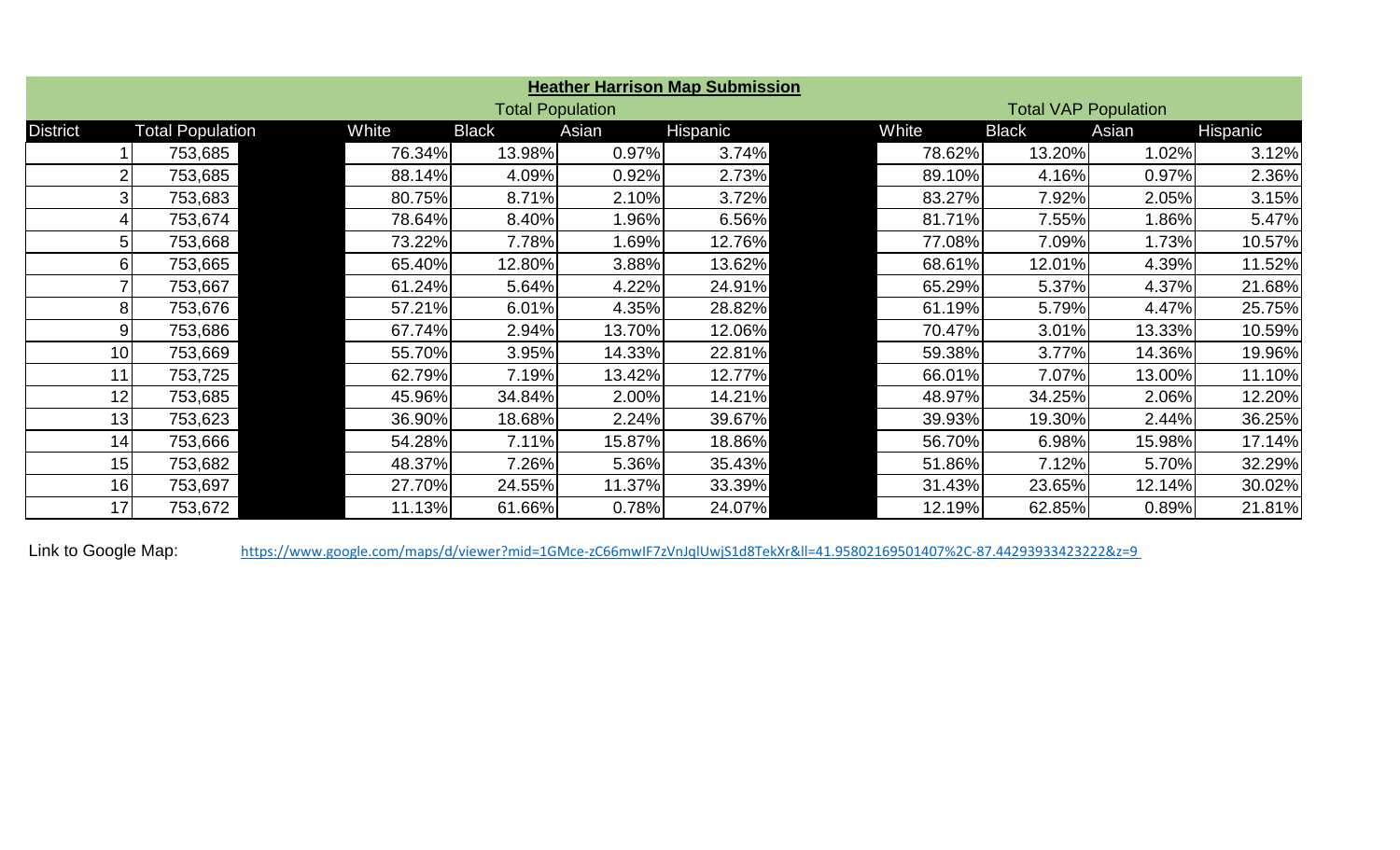## Northeastern Illinois